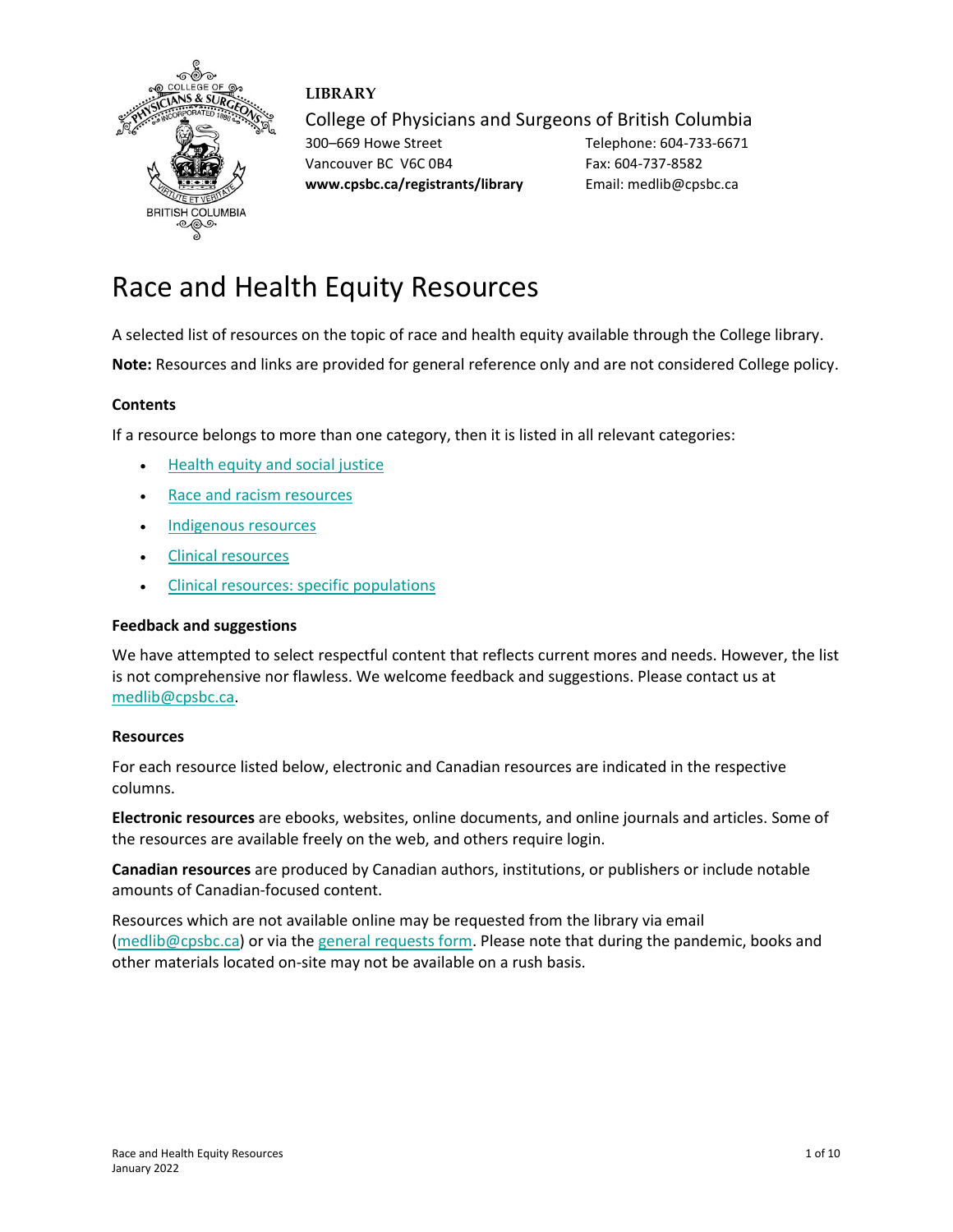# *Health equity and social justice*

| <b>Resource</b>                                                                                                                                                                                                                                                                                                                                                                                                                                | <b>Electronic</b> | <b>Canadian</b> |
|------------------------------------------------------------------------------------------------------------------------------------------------------------------------------------------------------------------------------------------------------------------------------------------------------------------------------------------------------------------------------------------------------------------------------------------------|-------------------|-----------------|
| The unequal pandemic: COVID-19 and health inequalities. Bambra CL, Lynch<br>J, Smith KE, 2021.                                                                                                                                                                                                                                                                                                                                                 |                   |                 |
| Division of Social Accountability: External resources. University of<br>Saskatchewan, College of Medicine, Division of Social Accountability, 2020.<br>The University of Saskatchewan College of Medicine's Division of Social<br>Accountability has a comprehensive resource page covering a variety of<br>topics, including social accountability in practice, allyship, racism,<br>discrimination and marginalization, and cultural safety. | ✓                 | ✓               |
| Ethical foundations of health equity: a curated list. National Collaborating<br>Centre for Determinants of Health (NCCDH), 2020.                                                                                                                                                                                                                                                                                                               | $\checkmark$      | ✓               |
| Chapter 10, The harm of ableism: medical error and epistemic injustice.<br>Reynolds JM, Peña-Guzmán D. In: Allhoff F, Borden SL, editors. Ethics and<br>error in medicine, 2020. p. 167.                                                                                                                                                                                                                                                       | ✓                 |                 |
| <b>Health resource library. National Collaborating Centre for Determinants of</b><br>Health (NCCDH), 2020.<br>To use this resource, look at the Filter By Topic option on the right-hand<br>side. Select Racism/racialization. Scroll to the bottom of the page and click<br>Search.                                                                                                                                                           | $\checkmark$      | ✓               |
| Tackling causes and consequences of health inequalities: a practical guide.<br>Matheson J, 2020.                                                                                                                                                                                                                                                                                                                                               | ✓                 |                 |
| The coin model of privilege and critical allyship: implications for health.<br>Nixon SA. BMC Public Health. 2019 Dec 5;19(1):1637.                                                                                                                                                                                                                                                                                                             | ✓                 |                 |
| Under-served: health determinants of Indigenous, inner-city, and migrant<br>populations in Canada. Arya AN, Piggott T, editors, 2018.                                                                                                                                                                                                                                                                                                          |                   |                 |
| Liberation in the exam room: racial justice and equity in health care. South<br>Jamaica Plain Health Center, 2017.<br>This is a concise guide about health equity and the practice of medicine.<br>Downloading the PDF requires a free login.                                                                                                                                                                                                  | ✓                 |                 |
| Medical management of vulnerable and underserved patients: principles<br>practice, and populations. King TE, Wheeler MB, 2016.                                                                                                                                                                                                                                                                                                                 | ✓                 |                 |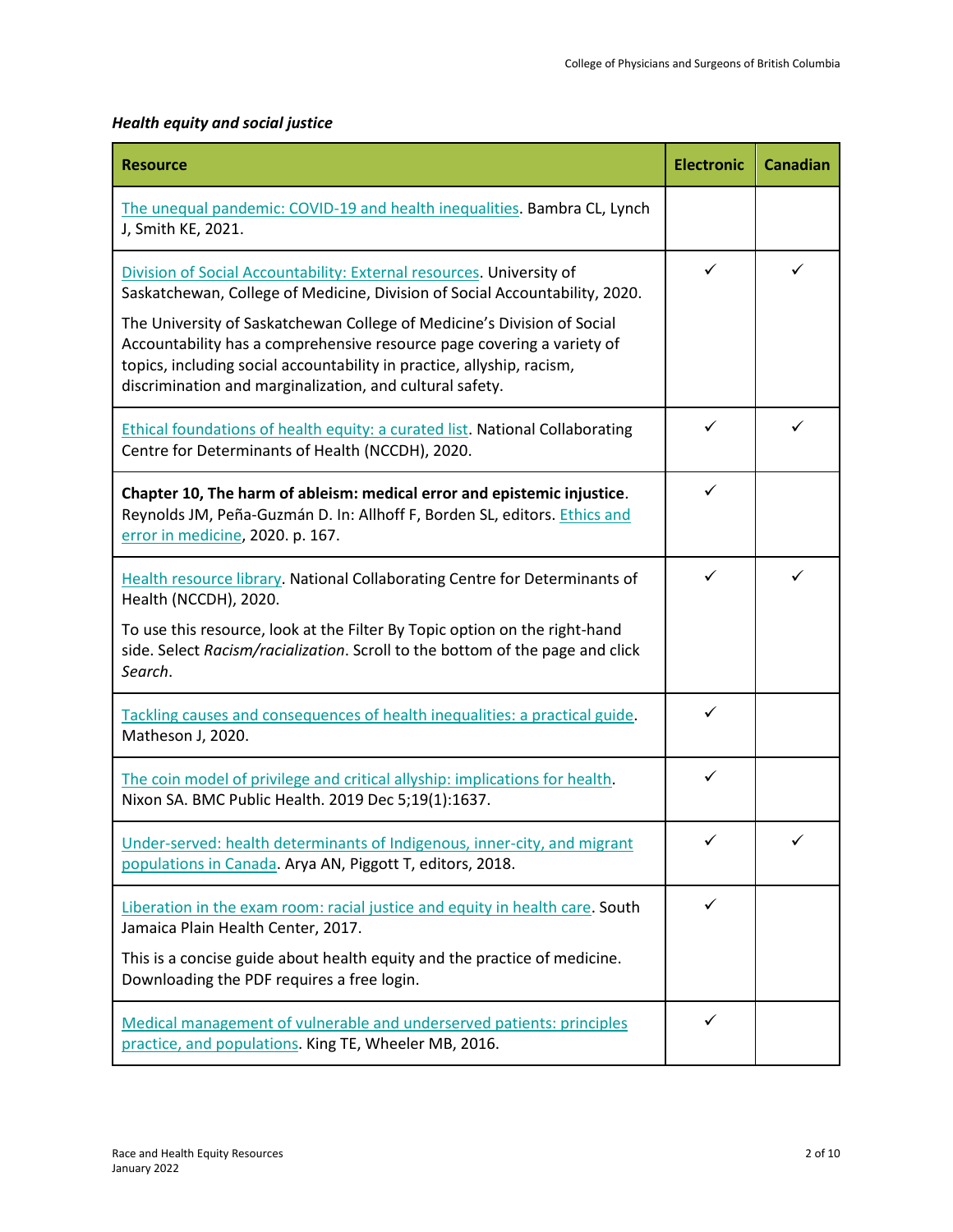| Place, health, and diversity: learning from the Canadian experience.<br>Giesbrecht MD, Crooks VA, editors, 2016.                                 |   | ✓ |
|--------------------------------------------------------------------------------------------------------------------------------------------------|---|---|
| Becoming an ally: breaking the cycle of oppression in people. Bishop A. 3rd<br>ed., 2015.                                                        |   | ✓ |
| Everyday bias: identifying and navigating unconscious judgements in our<br>daily lives. Ross HJ, 2014.<br>The 2020 update is available in print. | ✓ |   |
| Oppression: a social determinant of health. McGibbon E, 2012.                                                                                    |   | ✓ |
|                                                                                                                                                  |   |   |
| Health inequities in Canada: intersectional frameworks and practices.<br>Hankivsky O, 2011.                                                      |   |   |
| Health justice: an argument from the capabilities approach. Venkatapuram<br>S, 2011.                                                             | ✓ |   |
| Health and social justice. Ruger J, 2010.                                                                                                        |   |   |
| National health insurance in the United States and Canada: race, territory,<br>and the roots of difference. Boychuk GW, 2008.                    |   | ✓ |
| Just health: meeting health needs fairly. Daniels N, 2007.                                                                                       |   |   |
| Social justice: the moral foundations of public health and health policy.<br>Powers M, Faden R, 2006.                                            |   |   |
| Health and the good society: setting healthcare ethics in social context.<br>Cribb A, 2005.                                                      |   |   |
| Perspectives on health and human rights. Gruskin S, editor, 2005.                                                                                |   |   |

## <span id="page-2-0"></span>*Race and racism resources*

| <b>Resource</b>                                                                                                                                                         | <b>Electronic</b> | Canadian |
|-------------------------------------------------------------------------------------------------------------------------------------------------------------------------|-------------------|----------|
| Everyone must address anti-Black racism in health care: steps for non-<br>Black health care professionals to take. Salles A AV, Mitchell K. JAMA.<br>2021;326(7):601-2. |                   |          |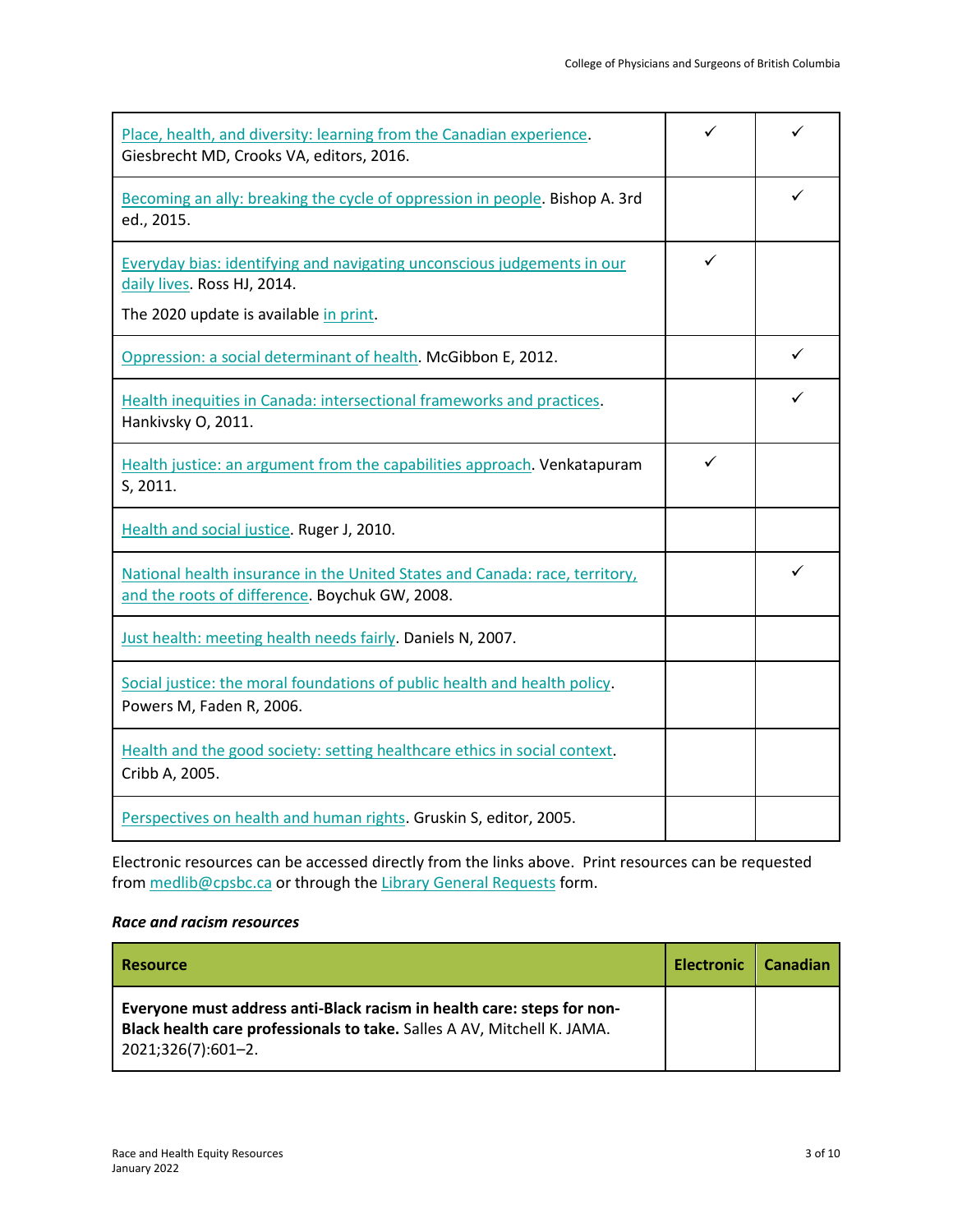| Implementing anti-racism interventions in healthcare settings: a scoping<br>review. Hassen N, Lofters A, Michael S, Mall A, Pinto AD, Rackal J. Int J<br>Environ Res Public Health. 2021 Mar 15;18(6). | $\checkmark$ |   |
|--------------------------------------------------------------------------------------------------------------------------------------------------------------------------------------------------------|--------------|---|
| The Routledge international handbook of race, culture and mental health.<br>Moodley R, Lee E, editors, 2021.                                                                                           | $\checkmark$ |   |
| Inclusify: the power of uniqueness and belonging to build innovative teams.<br>Johnson SK, 2020.                                                                                                       |              |   |
| Let's talk: whiteness and health equity. National Collaborating Centre for<br>Determinants of Health (NCCDH), 2020.                                                                                    | $\checkmark$ | ✓ |
| Measuring the effects of racism: guidelines for the assessment and<br>treatment of race-based traumatic stress injury. Carter RT, Pieterse AL,<br>2020.                                                | ✓            |   |
| Chapter 8, Medical overtesting and racial distrust. Goleman L. In: Allhoff F,<br>Borden SL, editors. Ethics and error in medicine, 2020. p. 121.                                                       | $\checkmark$ |   |
| Racism in medicine. BMJ;368(8233), 2020.<br>This February 2020 special issue of BMJ focuses on racism in medical<br>practice and education.                                                            | ✓            |   |
| Eliminating race-based mental health disparities: promoting equity and<br>culturally responsive care across settings. Williams MT, Rosen DC, Kanter J,<br>editors, 2019.                               | $\checkmark$ |   |
| Key public health resources for anti-racism action: a curated list. National<br>Collaborating Centre for Determinants of Health (NCCDH), 2018.                                                         | ✓            | ✓ |
| White fragility: why it's so hard for White people to talk about racism.<br>DiAngela RJ, 2018.                                                                                                         |              |   |
| Let's talk: racism and health equity. National Collaborating Centre for<br>Determinants of Health (NCCDH), 2017.                                                                                       | ✓            |   |
| Seven fallen feathers: racism, death, and hard truths in a northern city.<br>Talaga T, 2017.                                                                                                           |              | ✓ |
| Black man in a white coat: a doctor's reflections on race and medicine.<br>Tweedy D, 2016.                                                                                                             |              |   |
| Black & blue: the origins and consequences of medical racism. Hoberman J,<br>2012.                                                                                                                     |              |   |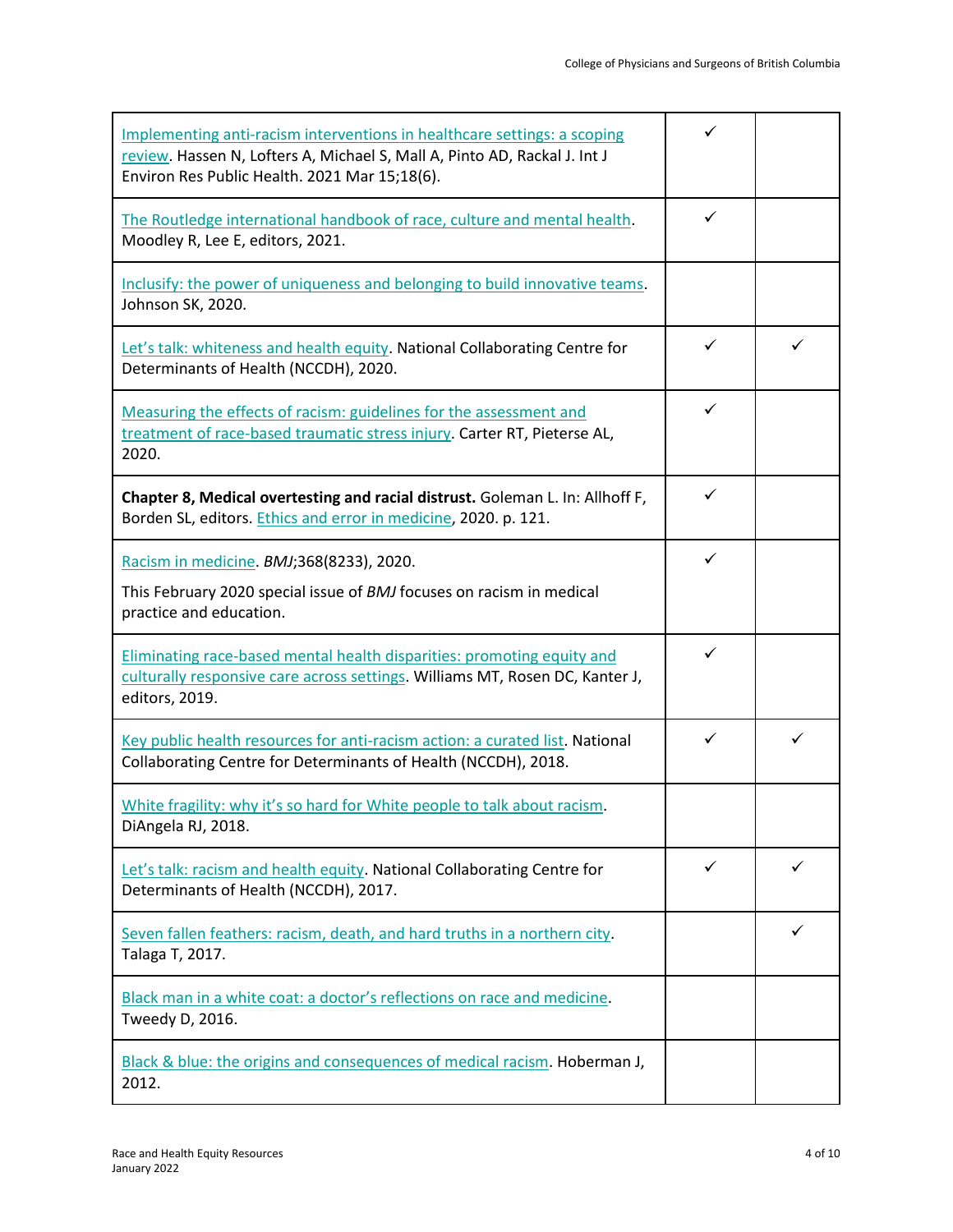| Mental health, race and culture. Fernando S, 2010.                                                                                            |  |
|-----------------------------------------------------------------------------------------------------------------------------------------------|--|
| Race and well-being: the lives, hopes and activism of African Canadians.<br>Benjamin A, Este D, James C, Lloyd B, Bernard WT, Turner T, 2010. |  |
| Anti-racist health care practice. McGibbon E, Etowa J, 2009.                                                                                  |  |
| National health insurance in the United States and Canada: race, territory,<br>and the roots of difference. Boychuk GW, 2008.                 |  |
| Re-visioning family therapy: race, culture, and gender in clinical practice.<br>McGoldrick M, Hardy KV, 2008.                                 |  |

#### <span id="page-4-0"></span>*Indigenous resources*

| <b>Resource</b>                                                                                                                                                                                                                                                            | <b>Electronic</b> | <b>Canadian</b> |
|----------------------------------------------------------------------------------------------------------------------------------------------------------------------------------------------------------------------------------------------------------------------------|-------------------|-----------------|
| Believe me: health equity for sexual and gender diverse communities.<br>Sexual and Gender Diversity Health Equity Collaborative, 2021.                                                                                                                                     | ✓                 | ✓               |
| Indigenous-specific cultural safety within health and dementia care: a<br>scoping review of reviews. Chakanyuka C, Bacsu JR, DesRoches A, Dame J,<br>Carrier L, Symenuk P, O'Connell ME, Crowshoe L, Walker J, Bourque Bearskin<br>L. Soc Sci Med. 2021 Dec 16;293:114658. | ✓                 | ✓               |
| Living in Indigenous sovereignty. Carlson-Manathara E, Rowe G, 2021.                                                                                                                                                                                                       |                   | ✓               |
| Characteristics of Indigenous healing strategies in Canada: a scoping review.<br>Yu Z, Steenbeek A, Biderman M, Macdonald M, Carrier L, MacDonald C. JBI<br>Evid Synth. 2020 Aug 21;18(12):2512-55.                                                                        | ✓                 | ✓               |
| Fighting for a hand to hold: confronting medical colonialism against<br>Indigenous children in Canada. Shaheen-Hussain S, 2020.                                                                                                                                            | ✓                 | ✓               |
| Reproduction on the reservation: pregnancy, childbirth, and colonialism in<br>the long twentieth century. Theobald B, 2019.                                                                                                                                                | ✓                 |                 |
| 21 things you may not know about the Indian Act: helping Canadians make<br>reconciliation with Indigenous Peoples a reality. Joseph RPC, 2018.                                                                                                                             |                   | ✓               |
| All our relations: finding the path forward. [Indigenous youth suicide]. Talaga<br>T, 2018.                                                                                                                                                                                | ✓                 | ✓               |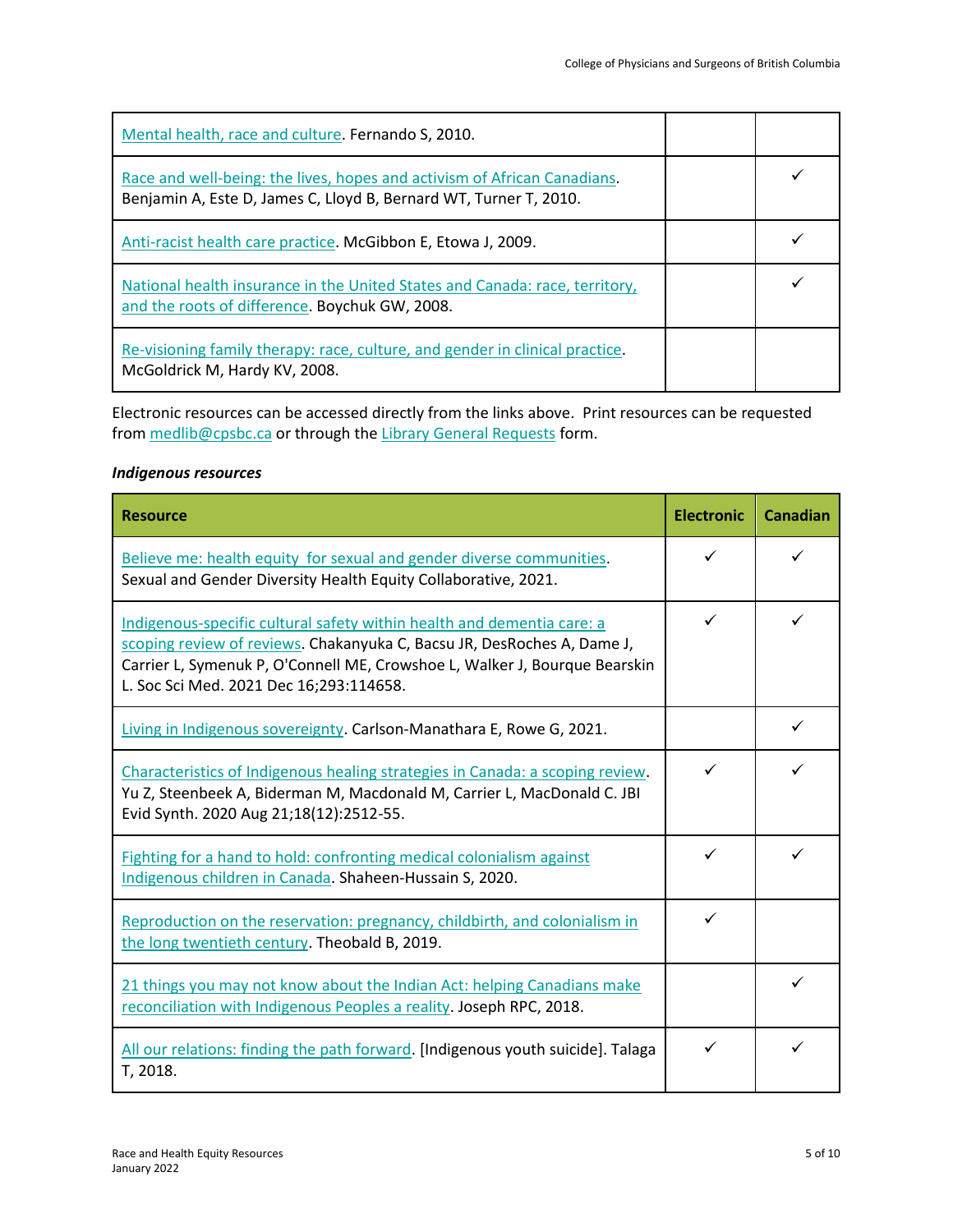| Determinants of Indigenous peoples' health: beyond the social. Greenwood<br>M, de Leeuw S, Lindsay NM, editors., 2nd ed., 2018.                                      |              | ✓            |
|----------------------------------------------------------------------------------------------------------------------------------------------------------------------|--------------|--------------|
| Overcoming barriers to culturally safe and appropriate dementia care<br>services and supports for Indigenous peoples in Canada. Halseth R, 2018.                     | $\checkmark$ | ✓            |
| Under-served: health determinants of Indigenous, inner-city, and migrant<br>populations in Canada. Arya AN, Piggott T, editors, 2018.                                | ✓            | ✓            |
| Aboriginal cultural practices: a guide for physicians and allied health<br>professionals working at VCH. Vancouver Coastal Health, 2017.                             | $\checkmark$ | $\checkmark$ |
| Indigenous cultures and mental health counselling: four directions for<br>integration with counselling psychology. Stewart SL, Moodley R, Hyatt A,<br>editors, 2017. | ✓            | ✓            |
| Medicine unbundled: a journey through the minefields of indigenous health<br>care. Geddes G, 2017.                                                                   |              | $\checkmark$ |
| The reconciliation manifesto: recovering the land, rebuilding the economy.<br>Manuel A, Derrickson RM, 2017.                                                         |              | ✓            |
| Seven fallen feathers: racism, death, and hard truths in a northern city.<br>Talaga T, 2017.                                                                         |              | ✓            |
| An introduction to the health of two-spirit people: historical, contemporary<br>and emergent issues. Hunt S, 2016.                                                   | ✓            | ✓            |
| Separate beds: a history of Indian hospitals in Canada, 1920s-1980s. Lux MK,<br>2016.                                                                                |              | ✓            |
| Unsettling Canada: a national wake-up call. Manuel A, Derrickson RM, 2015.                                                                                           |              | ✓            |
| Strong women, strong nations: Aboriginal maternal health in British<br>Columbia. Smylie J, 2014.                                                                     | ✓            | ✓            |
| Written as I remember it: teachings (?ams ta?aw) from the life of a<br>Sliammon elder. Paul E, 2014. Also available: in print.                                       | ✓            |              |
| Canada's most vulnerable: improving health care for First Nations, Inuit and<br>Métis seniors. Health Council of Canada, 2013.                                       | ✓            | ✓            |
| Introduction to Aboriginal health and health care in Canada: bridging health<br>and healing. Douglas VK, 2013.                                                       |              | ✓            |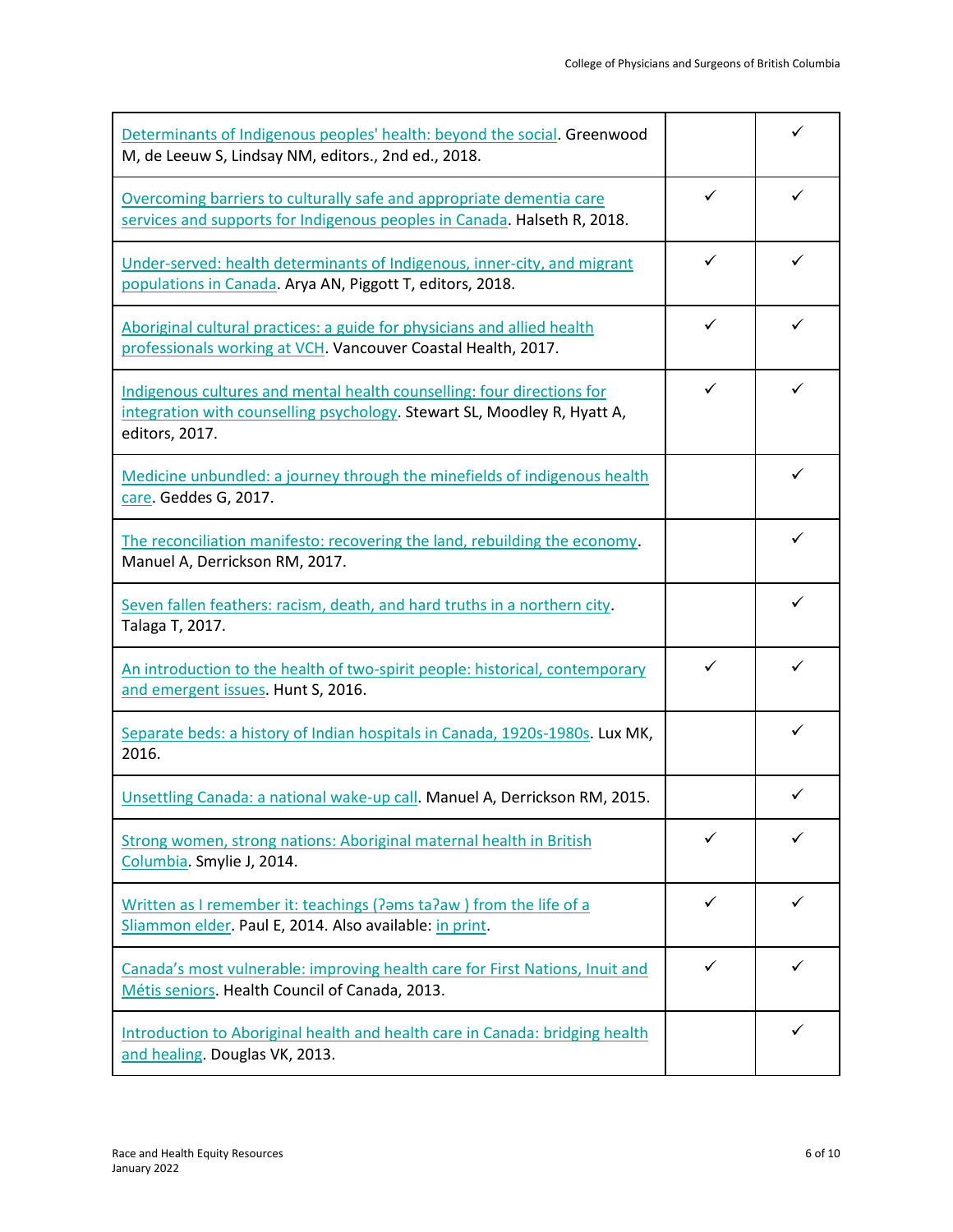| Empathy, dignity, and respect: creating cultural safety for Aboriginal people<br>in urban health care. Health Council of Canada, 2012.                                   |  |
|--------------------------------------------------------------------------------------------------------------------------------------------------------------------------|--|
| Understanding and improving Aboriginal maternal and child health in<br>Canada: conversations about promising practices across Canada. Health<br>Council of Canada, 2011. |  |
| Inutsiagpagutit = That which enables you to have a good life: supporting<br>Inuit early life health. Tagalik S, 2010.                                                    |  |
| Unsettling the settler within: Indian residential schools, truth telling, and<br>reconciliation in Canada. Regan P, 2010. Also available: in print.                      |  |
| The crisis of chronic disease among Aboriginal peoples: a challenge for<br>public health, population health and social policy. Reading J, 2009.                          |  |
| Healing traditions: the mental health of Aboriginal peoples in Canada.<br>Kirmayer LJ, Valaskakis GG, editors, 2009.                                                     |  |
| Aboriginal health in Canada: historical, cultural, and epidemiological<br>perspectives. Waldram JB, Herring DA, Young TK, 2006.                                          |  |
| What nurses should know when working in Aboriginal communities. Foster<br>CH. Can Nurse. 2006 Apr;102(4):28-31.                                                          |  |

## <span id="page-6-0"></span>*Clinical resources*

| <b>Resource</b>                                                                                                                                                                 | <b>Electronic</b> | Canadian |
|---------------------------------------------------------------------------------------------------------------------------------------------------------------------------------|-------------------|----------|
| Part II, Caring for Diverse Populations. Wignall J. et al. In: Evans YN, Docter<br>AD, editors. Adolescent nutrition: assuring the needs of emerging adults,<br>2020. p237-392. |                   |          |
| Culture, diversity and mental health – enhancing clinical practice. Zangeneh<br>M, Al-Krenawi A, editors, 2019.                                                                 |                   |          |
| Handbook for culturally competent care. Purnell LD, Fenkl EA, 2019.                                                                                                             |                   |          |
| Aboriginal cultural practices: a guide for physicians and allied health<br>professionals working at VCH. Vancouver Coastal Health, 2017.                                        |                   |          |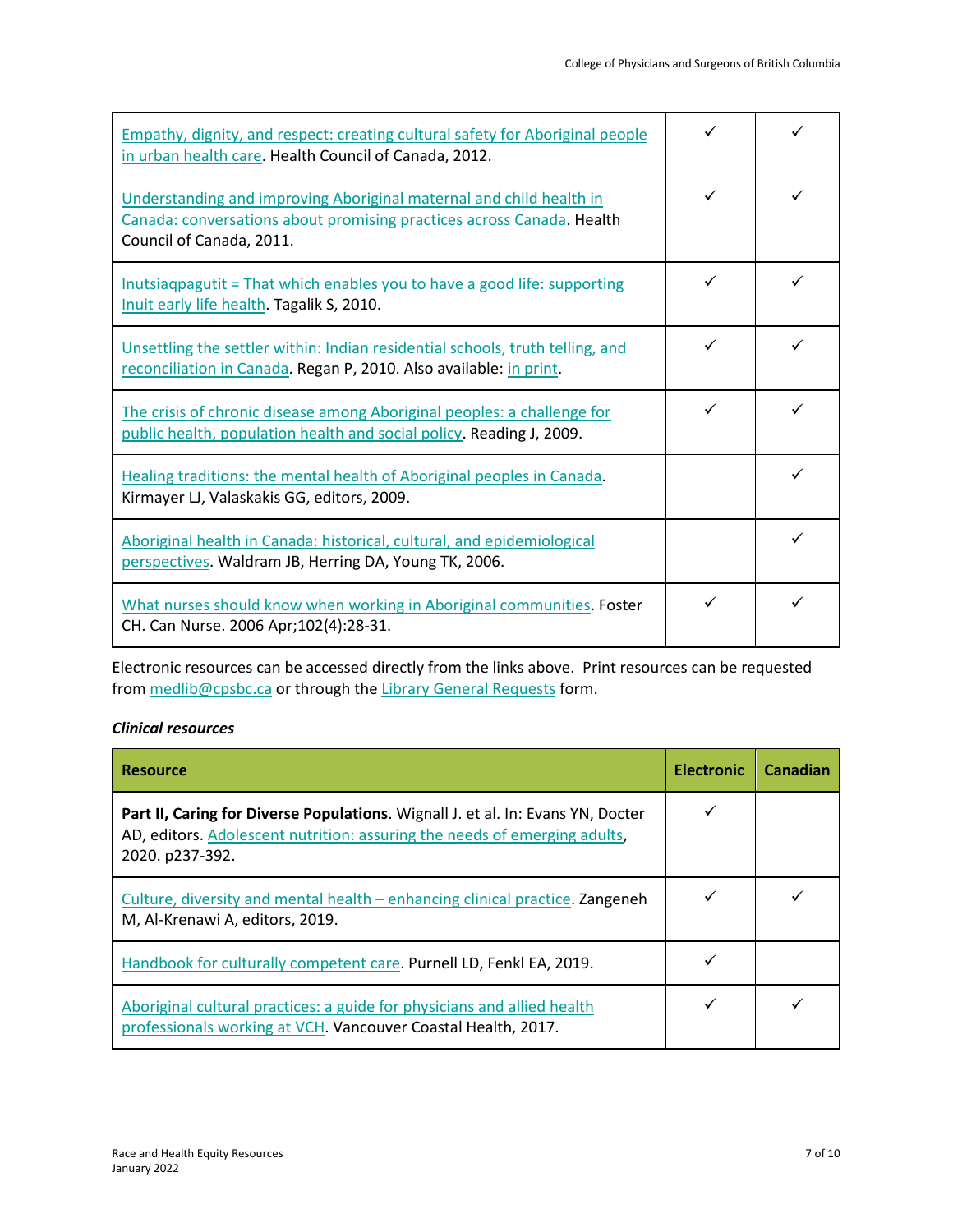| Indigenous cultures and mental health counselling: four directions for<br>integration with counselling psychology. Stewart SL, Moodley R, Hyatt A,<br>editors, 2017. | ✓            |   |
|----------------------------------------------------------------------------------------------------------------------------------------------------------------------|--------------|---|
| Strengthening the DSM: incorporating resilience and cultural competence.<br>Petrovich A, Garcia B, 2016.                                                             | $\checkmark$ |   |
| Taylor and Kelly's dermatology for skin of color. Kelly AP, Taylor SC, editors,<br>2016.                                                                             | ✓            |   |
| Cultural competency skills for health professionals: a workbook for caring<br>across cultures. Waugh EH, Parent R, Szafran O, Triscott JAC, 2014.                    |              | ✓ |
| Communication skills for foreign and mobile medical professionals. van de<br>Poel K, Vanagt E, Schrimpf U, Gasiorek J, 2013.                                         |              |   |
| Cultural competency for the health professional. Rose PR, 2013.                                                                                                      |              |   |
| Cultural psychiatry. Alarcon RD, 2013.                                                                                                                               |              |   |
| Transcultural health care: a culturally competent approach. Purnell LD, 2013.                                                                                        |              |   |
| Cultural adaptations: tools for evidence-based practice with diverse<br>populations. Bernal G, Domenech MM, editors, 2012.                                           |              |   |
| Empathy, dignity, and respect: creating cultural safety for Aboriginal people<br>in urban health care. Health Council of Canada, 2012.                               | ✓            | ✓ |
| Anti-racist health care practice. McGibbon E, Etowa J, 2009.                                                                                                         |              | ✓ |
| Doorway thoughts: cross-cultural health care for older adults. American<br>Geriatrics Society, Ethnogeriatrics Steering Committee, 2004-2009.                        |              |   |
| Mental health in a multi-ethnic society: a multidisciplinary handbook.<br>Fernando S, Keating F, editors, 2009.                                                      |              |   |
| Addressing cultural complexities in practice: assessment, diagnosis, and<br>therapy. Hays PA, 2008.                                                                  |              |   |
| Interviewing clients across cultures: a practitioner's guide. Fontes LA, 2008.                                                                                       |              |   |
| Principles of multicultural counseling and therapy. Gielen UP, Draguns JG,<br>Fish JM, editors, 2008.                                                                |              |   |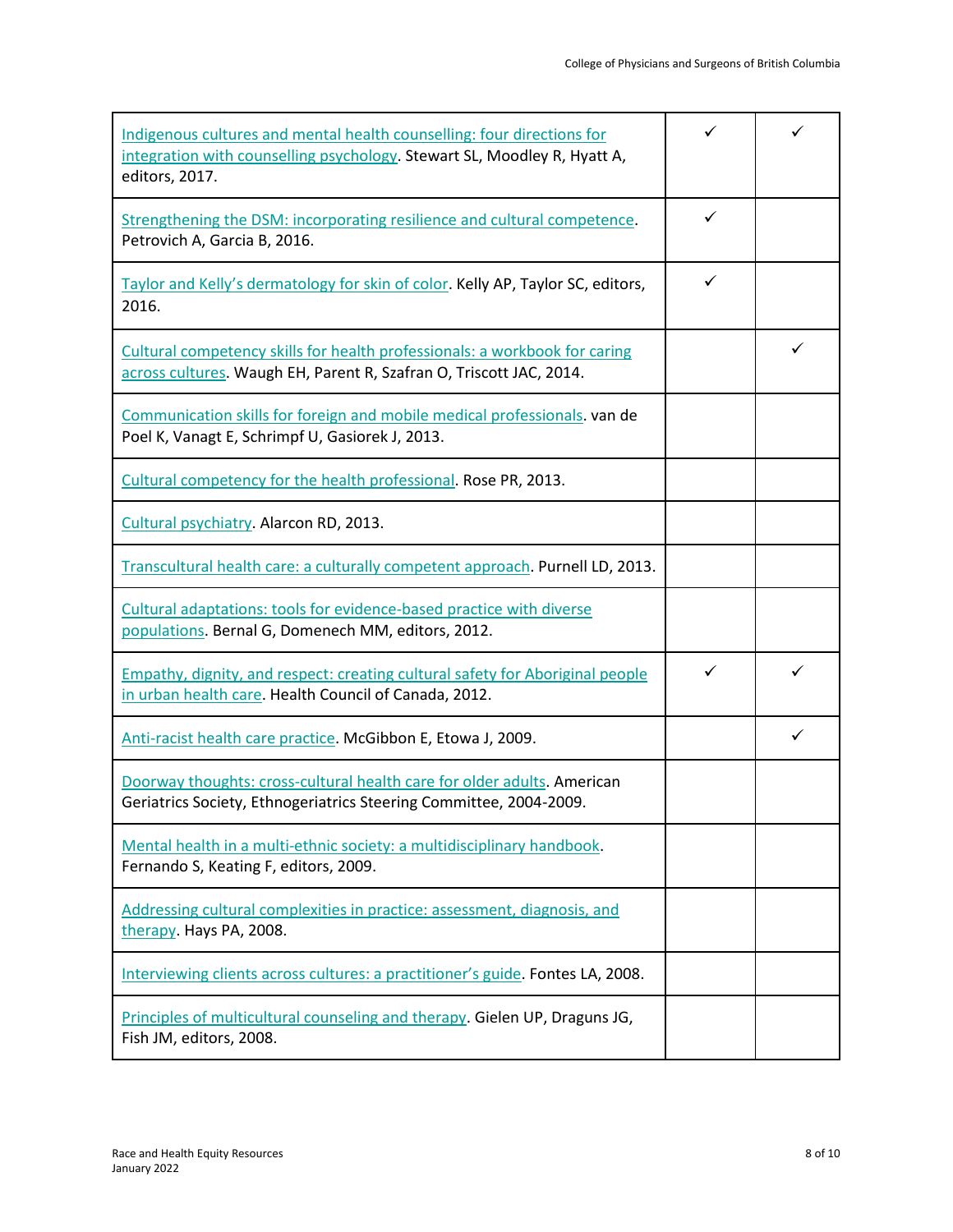| Re-visioning family therapy: race, culture, and gender in clinical practice.<br>McGoldrick M, Hardy KV, 2008. |  |
|---------------------------------------------------------------------------------------------------------------|--|
| The healthcare professional's guide to clinical cultural competence.<br>Srivastava R, 2007.                   |  |
| Handbook of multicultural perspectives on stress and coping. Wong PTP,<br>Wong LCJ, 2006.                     |  |
| Cross-cultural caring: a handbook for health professionals. Waxler-Morrison<br>N, 2005.                       |  |

## <span id="page-8-0"></span>*Clinical resources: specific populations*

| <b>Resource</b>                                                                                                                                                                                                                                                                                                                                                                    | <b>Electronic</b> | <b>Canadian</b> |
|------------------------------------------------------------------------------------------------------------------------------------------------------------------------------------------------------------------------------------------------------------------------------------------------------------------------------------------------------------------------------------|-------------------|-----------------|
| Development and pilot test of a culturally relevant toolkit to enhance<br>advance care planning with Chinese American patients. Dhingra L, Lam K,<br>Cheung W, Hynes G, Fleming-Damon C, Hicks S, Huang P, Chen J, Chang V,<br>Portenoy R. J Pain Symptom Manage. 2021 Sep;62(3):e186-e191.<br>The supplementary materials may be of particular interest for clinical<br>practice. | ✓                 |                 |
| Perspective on cultural competency: A review of Chinese culture. Cannon M,<br>Tsang C. Nursing. 2018 Dec; 48(12): 56-60.                                                                                                                                                                                                                                                           | $\checkmark$      |                 |
| Caring for Chinese-American home care patients. He Q. Home Healthc Now.<br>2017 Apr;35(4):211-4.                                                                                                                                                                                                                                                                                   | $\checkmark$      |                 |
| Communication challenges and strategies of U.S. health professionals caring<br>for seriously ill South Asian patients and their families. Khosla N, Washington<br>KT, Shaunfield S, Aslakson R. Journal of Palliative Medicine. 2017;20(6):611-<br>7.                                                                                                                              | ✓                 |                 |
| Caring for Asian immigrants: tips on culture that can enhance patient care.<br>Juckett G, Nguyen C, Shahbodaghi SD. J Fam Pract. 2014 Jan;63(1):E1-9.                                                                                                                                                                                                                              | $\checkmark$      |                 |
| Caring for Latino patients. Juckett G. Am Fam Physician. 2013 Jan 1;87(1):48-<br>54.                                                                                                                                                                                                                                                                                               | ✓                 |                 |
| Strategies for providing cultural competent health care for Hmong<br>Americans. Cobb TG. J Cult Divers. 2010 Fall;17(3):79-83.                                                                                                                                                                                                                                                     | $\checkmark$      |                 |